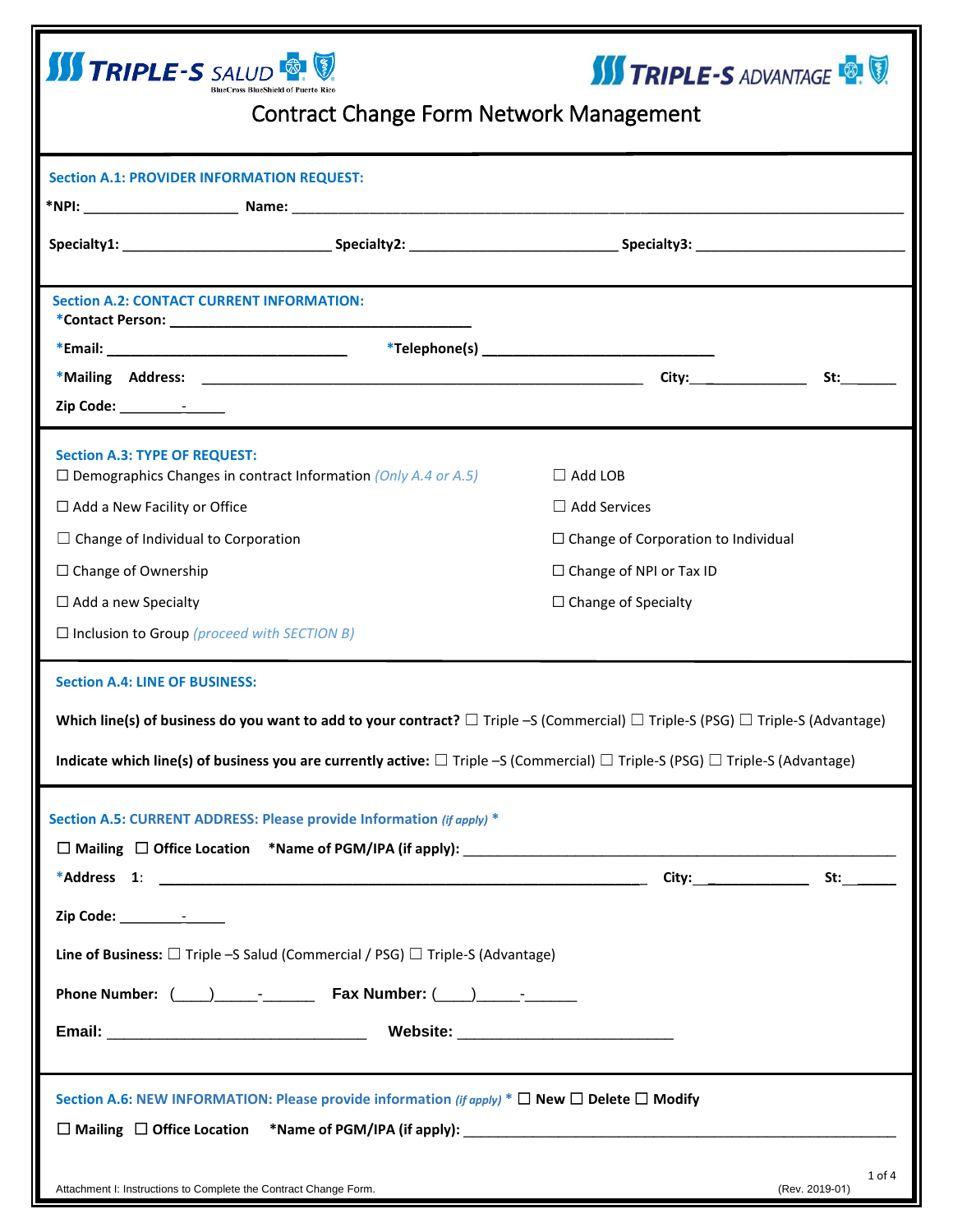



## Contract Change Form Network Management

|                                                                                                                                      |                                                                                                                        |                | <b>Line of Business:</b> $\square$ Triple -S Salud (Commercial / PSG) $\square$ Triple-S (Advantage)                                                                                                                           |                 |                |                 |               |
|--------------------------------------------------------------------------------------------------------------------------------------|------------------------------------------------------------------------------------------------------------------------|----------------|--------------------------------------------------------------------------------------------------------------------------------------------------------------------------------------------------------------------------------|-----------------|----------------|-----------------|---------------|
|                                                                                                                                      |                                                                                                                        |                | Fax Number: (\bud_)\right\model_ \left\model_ \left\model_ \left\model_ \left\model_ \left\model_ \left\model_ \left\model_ \left\model_ \left\model_ \left\model_ \left\model_ \left\model_ \left\model_ \left\model_ \left\m |                 |                |                 |               |
|                                                                                                                                      |                                                                                                                        |                |                                                                                                                                                                                                                                |                 |                |                 |               |
|                                                                                                                                      |                                                                                                                        |                |                                                                                                                                                                                                                                |                 |                |                 |               |
|                                                                                                                                      |                                                                                                                        |                | Section A.7: OFFICE HOURS: Line of Business: $\square$ Triple -S Salud $\square$ Triple-S (Advantage)                                                                                                                          |                 |                |                 |               |
|                                                                                                                                      | <b>Monday</b>                                                                                                          | <b>Tuesday</b> | <b>Wednesday</b>                                                                                                                                                                                                               | <b>Thursday</b> | Friday         | <b>Saturday</b> | <b>Sunday</b> |
| <b>AM IN</b>                                                                                                                         |                                                                                                                        |                |                                                                                                                                                                                                                                |                 |                |                 |               |
| AM OUT                                                                                                                               |                                                                                                                        |                |                                                                                                                                                                                                                                |                 |                |                 |               |
| <b>PM IN</b>                                                                                                                         |                                                                                                                        |                |                                                                                                                                                                                                                                |                 |                |                 |               |
| <b>PM Out</b>                                                                                                                        |                                                                                                                        |                |                                                                                                                                                                                                                                |                 |                |                 |               |
|                                                                                                                                      | <b>Section B: FOR INDIVIDUALS ONLY:</b>                                                                                |                |                                                                                                                                                                                                                                |                 |                |                 |               |
|                                                                                                                                      |                                                                                                                        |                |                                                                                                                                                                                                                                |                 |                |                 |               |
|                                                                                                                                      | Last Name(s)                                                                                                           |                | Name                                                                                                                                                                                                                           |                 | <b>Initial</b> |                 |               |
|                                                                                                                                      |                                                                                                                        |                |                                                                                                                                                                                                                                |                 |                |                 |               |
| *Are you a: $\Box$ CSP / PSC / PC or CRL / LLC *Medicare Provider? $\Box$ No $\Box$ Yes, _________ Please Include Number             |                                                                                                                        |                |                                                                                                                                                                                                                                |                 |                |                 |               |
| *Corporation Documents Included? $\Box$ No $\Box$ Yes, check below all the documents                                                 |                                                                                                                        |                |                                                                                                                                                                                                                                |                 |                |                 |               |
|                                                                                                                                      |                                                                                                                        |                | $\Box$ Tax ID/ Patronal Social Security $\Box$ NPI $\Box$ Registry Certificate $\Box$ Good Standing Certificate $\Box$ Incorporation Certificate                                                                               |                 |                |                 |               |
| <b>Corporation Documents Included?</b> $\Box$ Yes $\Box$ No                                                                          |                                                                                                                        |                |                                                                                                                                                                                                                                |                 |                |                 |               |
|                                                                                                                                      | Are you part of any Group? $\Box$ No $\Box$ Yes; If yes, please complete this section:                                 |                |                                                                                                                                                                                                                                |                 |                |                 |               |
| <b>Group Name:</b><br>Group NPI: the contract of the contract of the contract of the contract of the contract of the contract of the |                                                                                                                        |                |                                                                                                                                                                                                                                |                 |                |                 |               |
| Are you a PCP? $\Box$ No $\Box$ Yes; If yes, please complete this section:<br><b>Group Name:</b>                                     |                                                                                                                        |                |                                                                                                                                                                                                                                |                 |                |                 |               |
| *Dentist Only: □ N/A                                                                                                                 |                                                                                                                        |                |                                                                                                                                                                                                                                |                 |                |                 |               |
| Are you certified by Department of Health for administer sedation or general anesthesia?                                             |                                                                                                                        |                |                                                                                                                                                                                                                                |                 |                |                 |               |
| $\Box$ Yes $\Box$ No                                                                                                                 |                                                                                                                        |                |                                                                                                                                                                                                                                |                 |                |                 |               |
| <b>Section C: FOR NON-INDIVIDUALS ONLY:</b>                                                                                          |                                                                                                                        |                |                                                                                                                                                                                                                                |                 |                |                 |               |
| $*$ NPI:                                                                                                                             |                                                                                                                        |                |                                                                                                                                                                                                                                |                 |                |                 |               |
|                                                                                                                                      | *Specialty: _________________________________*Medicare Provider: $\Box$ No $\Box$ Yes, __________Please Provide Number |                |                                                                                                                                                                                                                                |                 |                |                 |               |
| *Medicaid Provider: ONo OYes, ________ Please Provide Number                                                                         |                                                                                                                        |                |                                                                                                                                                                                                                                |                 |                |                 |               |
|                                                                                                                                      | Attachment I: Instructions to Complete the Contract Change Form.<br>(Rev. 2019-01)<br>2 of 4                           |                |                                                                                                                                                                                                                                |                 |                |                 |               |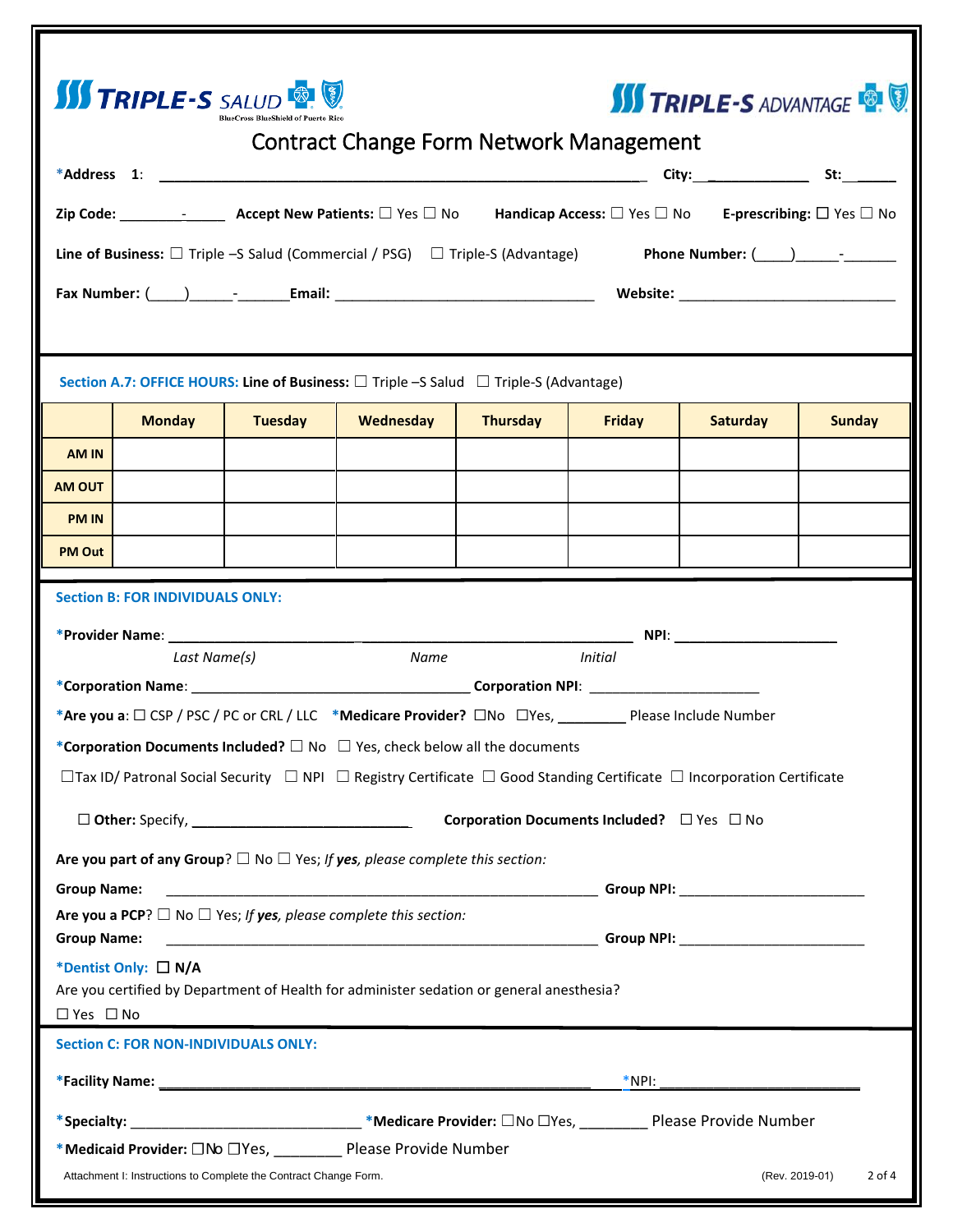



## Contract Change Form Network Management

| $\Box$ Hospital                                                                                                                                                              |  |  |  |  |  |
|------------------------------------------------------------------------------------------------------------------------------------------------------------------------------|--|--|--|--|--|
| $\Box$ Imaging Center                                                                                                                                                        |  |  |  |  |  |
| $\Box$ Advanced Imaging (Hitech Images - MRI/MRA, CT, PET,                                                                                                                   |  |  |  |  |  |
| Nuclear Medicine, Mammography, Ultrasound)                                                                                                                                   |  |  |  |  |  |
| $\Box$ Other: Specify: _____________________<br>$\Box$ Infusion Center                                                                                                       |  |  |  |  |  |
|                                                                                                                                                                              |  |  |  |  |  |
| $\Box$ Clinical $\Box$ Genetics $\Box$ Special Procedures                                                                                                                    |  |  |  |  |  |
| $\Box$ Non-Emergency Transportation                                                                                                                                          |  |  |  |  |  |
| $\Box$ Preventive Clinic                                                                                                                                                     |  |  |  |  |  |
| $\Box$ Prosthesis & Orthosis Supplier                                                                                                                                        |  |  |  |  |  |
| $\Box$ Skilled Nursing Facility                                                                                                                                              |  |  |  |  |  |
| $\Box$ Specialized Pharmacy                                                                                                                                                  |  |  |  |  |  |
| $\Box$ Vaccination Center                                                                                                                                                    |  |  |  |  |  |
| $\Box$ Vision Center                                                                                                                                                         |  |  |  |  |  |
| $\Box$ Wound Care                                                                                                                                                            |  |  |  |  |  |
|                                                                                                                                                                              |  |  |  |  |  |
|                                                                                                                                                                              |  |  |  |  |  |
|                                                                                                                                                                              |  |  |  |  |  |
|                                                                                                                                                                              |  |  |  |  |  |
|                                                                                                                                                                              |  |  |  |  |  |
| Please SEND this form to contrataciones@ssspr.com or our mailing address:<br>Network Management<br><b>Contracting Department</b><br>Po Box 363628<br>San Juan, PR 00936-3628 |  |  |  |  |  |
| (Rev. 2019-01)<br>3 of 4                                                                                                                                                     |  |  |  |  |  |
| If Hospital: List other NPI's or subparts are attached to your facility:                                                                                                     |  |  |  |  |  |